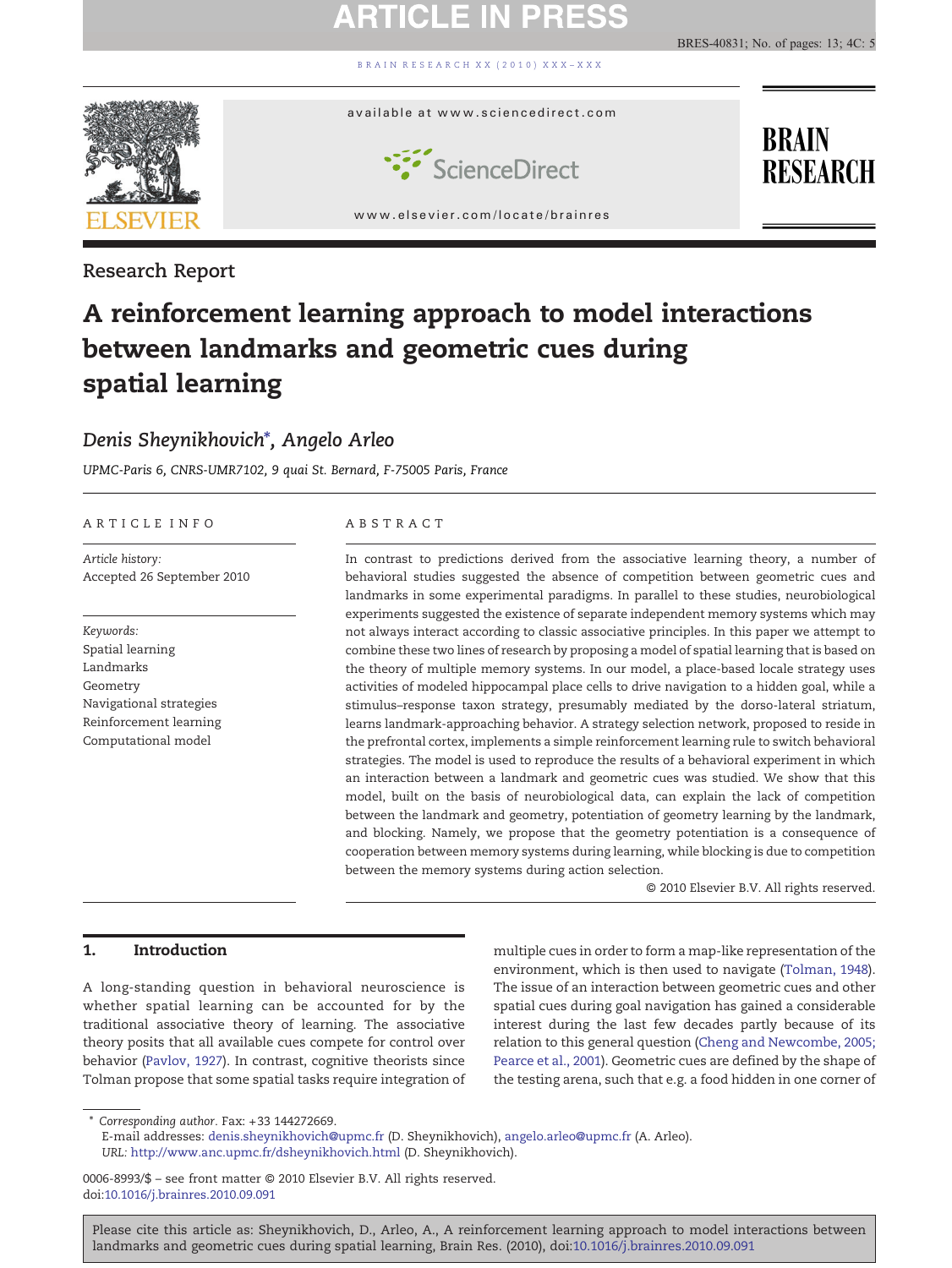# P

a rectangular room can be found with 50% probability based only on the geometric cues (which in this case can be represented by a corner with, e.g. long wall on the right and short wall on the left). Spatial cues of other types, e.g. a beacon attached to the goal or a cue-card on the wall, can also signal the goal location. The associative theory predicts that geometric cues should compete with these other cues. The cue competition manifests itself with such phenomena as blocking [\(Kamin, 1969](#page-12-0)) and overshadowing ([Pavlov, 1927\)](#page-12-0). In blocking, if a cue alone is learned to reliably predict the reward, it will prevent (or block) learning about subsequently added cues that predict the reward as well. In overshadowing, if the two cues are present from the outset of training, the association between one of the cues and reward will be learned less well than if the training were performed with that cue alone (the cue is said to be overshadowed by the second cue during training). In the spatial domain, blocking would occur if learning that a landmark predicts well the location of a goal would prevent the animal from learning the position of the goal with respect to the shape of the testing arena [\(Wall](#page-12-0) [et al., 2004](#page-12-0)). Quite a few behavioral studies have been performed to test whether blocking and overshadowing actually occur between geometric and non-geometric cues, but the results are controversial (for reviews see [Cheng and](#page-12-0) [Newcombe, 2005; Miller and Shettleworth, 2007\)](#page-12-0). In particular, most studies report that geometric cues neither block nor overshadow other cues ([Wall et al., 2004; Hayward et al., 2003;](#page-12-0) [McGregor et al., 2009; Pearce et al., 2001\)](#page-12-0). Moreover, in even a sharper contrast to what is predicted from cue competition, the presence of non-geometric cues signaling goal location seems to potentiate learning of geometric cues, rather than to diminish it in some studies ([Pearce et al., 2001; Graham et al.,](#page-12-0) [2006\)](#page-12-0). On the contrary, a few studies report that blocking and overshadowing phenomena do occur in some experimental paradigms [\(Pearce et al., 2006; Pearce, 2009\)](#page-12-0).

Recently, [Miller and Shettleworth \(2007\)](#page-12-0) proposed a purely associative model that provides the first explanation of independence, enhancement, or blocking between geometric and non-geometric cues during learning. In this model, based on classical conditioning principles ([Rescorla and Wagner,](#page-12-0) [1972\)](#page-12-0), all sensory cues that might potentially influence goal learning are assigned corresponding associative strengths, which measure how well a reward is predicted by the cue. During learning, the associative strength of a cue is updated depending on whether the reward was obtained or not and on how frequently the sensory cue is observed. [Miller and](#page-12-0) [Shettleworth \(2007, 2008\)](#page-12-0) have shown that the model is able to reproduce a large array of behavioral data due to a property termed feature enhancement. Feature enhancement occurs early in training, when the associative strength of geometry is not well learned, and is responsible for the absence of blocking and overshadowing as well as potentiation of geometry learning. Late in training, the learning of the feature overshadows geometry learning.

In our previous work [\(Sheynikhovich et al., 2009](#page-12-0)) we proposed a model of spatial learning that attempted to explain rat behavior in navigation tasks using available knowledge about anatomical connections between neural structures implicated in navigation and neural activity within these structures. In particular, we have shown that the model was

able to reproduce the key results by [Cheng \(1986\),](#page-12-0) who was the first to show experimentally that the relationship between geometry and feature learning might not be consistent with the general associative theory of learning (see [Pearce et al.,](#page-12-0) [2001; Shettleworth, 1998](#page-12-0)). This model is based on the assumption that separate independent memory systems in the rat's brain govern different navigational strategies [\(Fig. 1B](#page-2-0)). The first, taxon strategy is assumed to be mediated by the dorso-lateral striatum and learns the association between visual cues and rewarded motor responses using a simple reinforcement learning rule. This strategy is responsible for what is usually termed 'feature'- or 'landmark'- or 'beacon' learning in the geometry-related literature [\(Cheng, 1986; Wall](#page-12-0) [et al., 2004; Pearce et al., 2001](#page-12-0)). The second, locale strategy uses spatial representation built on the basis of simulated hippocampal place cells and entorhinal grid cells in order to find the goal location. We proposed that environmental geometry is implicitly encoded in the activities of place cells and so the behavioral decisions usually attributed to the influence of geometric cues might be explained by the sensory information processing during locale strategy. In this earlier model, the selection between different strategies during goal navigation was implemented using a simple scheme in which the strategy that was more successful during a fixed number of preceding trials was chosen for the next trial. Such a simple strategy selection scheme did not allow us to address questions related to the issue of competition between environmental geometry and other spatial cues, although a mere presence of independent strategies already suggested that their learning was not always subject to blocking and overshadowing phenomena ([Sheynikhovich et al., 2009](#page-12-0)).

In the present paper we propose that a similar model, but augmented with a simple strategy selection rule, can be used to address questions of blocking and overshadowing between geometric cues and landmarks. In this new model, a strategy selection network ([Fig. 1](#page-2-0)A), presumably located in the prefrontal cortex, governs the choice between memory systems using a reinforcement learning rule similar to that of [Chavarriaga et al. \(2005a,b\)](#page-12-0) (see also [Dollé et al., 2010\)](#page-12-0). We do not attempt here to apply this model to reproduce an extensive set of available experimental data on this subject. Rather, we show that the proposed model possesses properties that are similar to feature enhancement in the associative model by [Miller and Shettleworth \(2007\),](#page-12-0) and hence may explain a similar array of data. The advantage of our model compared to other similar models ([Miller and Shettleworth,](#page-12-0) [2007; Miller and Shettleworth, 2008; Dawson et al., 2010](#page-12-0)) is that geometric cues in the model are encoded implicitly by the locale strategy and so the modeler is not required to explicitly insert into the model such parameters as 'background cues', 'correct/incorrect geometry', wall lengths, etc. Moreover, the model architecture can be mapped on the biological network implicated in behavior, works in realistic time scale and generates trajectories of simulated animals during learning instead of providing rather abstract predictions of behavior in terms of choice probabilities.

In the following section we briefly introduce, following [Miller and Shettleworth \(2007\)](#page-12-0), the property of feature enhancement, using as an example their simulation of the behavioral task described in [Wall et al. \(2004\).](#page-12-0) In the [Results](#page-3-0)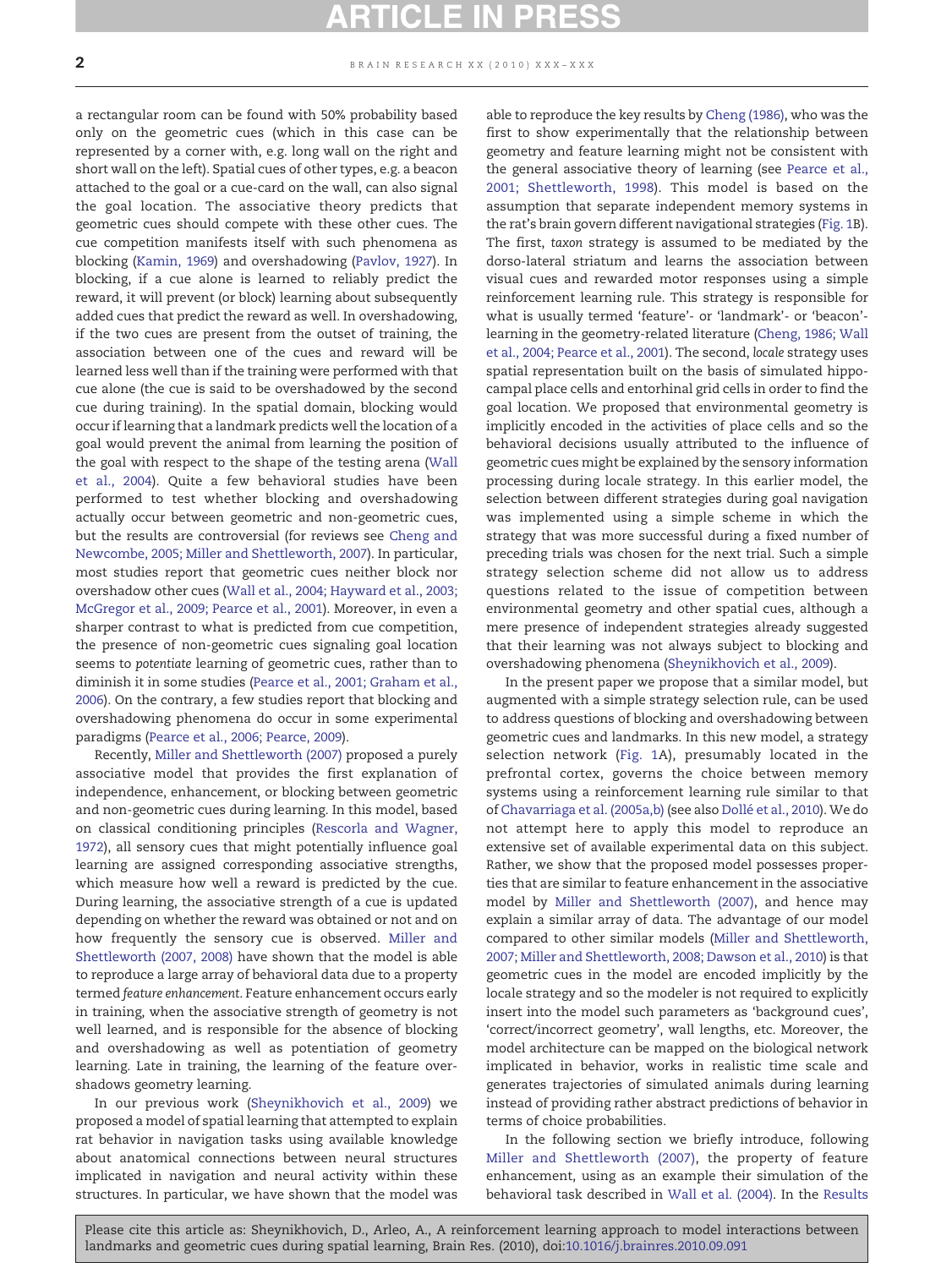BRAIN RESEARCH XX (2010) XXX-XXX  $\overline{\mathbf{3}}$ 

<span id="page-2-0"></span>

Fig. 1 – The architecture of the navigation model. Open (filled) circles denote inactive (active) cells; the large open arrows denote all to all feed-forward projections between corresponding neural structures; the large filled arrows denote motor output of the model; the small filled arrows in the DLS and NA denote preferred direction of the motor (action) cells in these structures; ball-arrows denote inhibition. SC — sensory cortex, DLS — dorso-lateral striatum, HPC — hippocampous, NA — nucleus accumbens, PFC prefrontal cortex. A. The strategy selection network consisting of two units that correspond to the two strategies shown in B. B. Taxon and locale strategy networks that correspond to the striatal and hippocampal memory systems, respectively. C. An illustration of a general experimental setup. The rhombus denotes the rat, the black parallelogram denotes the landmark. The visual angle α that the landmark takes at the position occupied by the rat corresponds to the number of active sensory cells in B. See [Experimental procedures](#page-9-0) for a detailed description.

section we show that our model can be used to reproduce rat behavior in the same task and that feature enhancement occurs in our model as well.

# 1.1. Experiment of [Wall et al. \(2004\)](#page-12-0) and feature enhancement

Feature enhancement can be understood by considering the application of the model of [Miller and Shettleworth \(2007\)](#page-12-0) to simulate rat behavior in the experiment of [Wall et al. \(2004\)](#page-12-0). In phase 1 of this experiment, two groups of rats were trained to find food in a corner of a square enclosure [\(Fig. 2A](#page-3-0), Phase 1).

For the first (blocking) group, the corner associated with the food was marked with a landmark. For the second (control) group, no landmark was present to distinguish the rewarded corner from the other corners. The starting positions varied from trial to trial. After training to criterion, the blocking group learned that the landmark was a good predictor of the food location, while choices of the control group were random, ensuring that neither geometric nor other cues could have been used to remember the goal location for this group. In phase 2 of the experiment, both groups were retrained in a rectangular enclosure with the same landmark indicating the correct corner ([Fig. 2A](#page-3-0), Phase 2). The associative theory would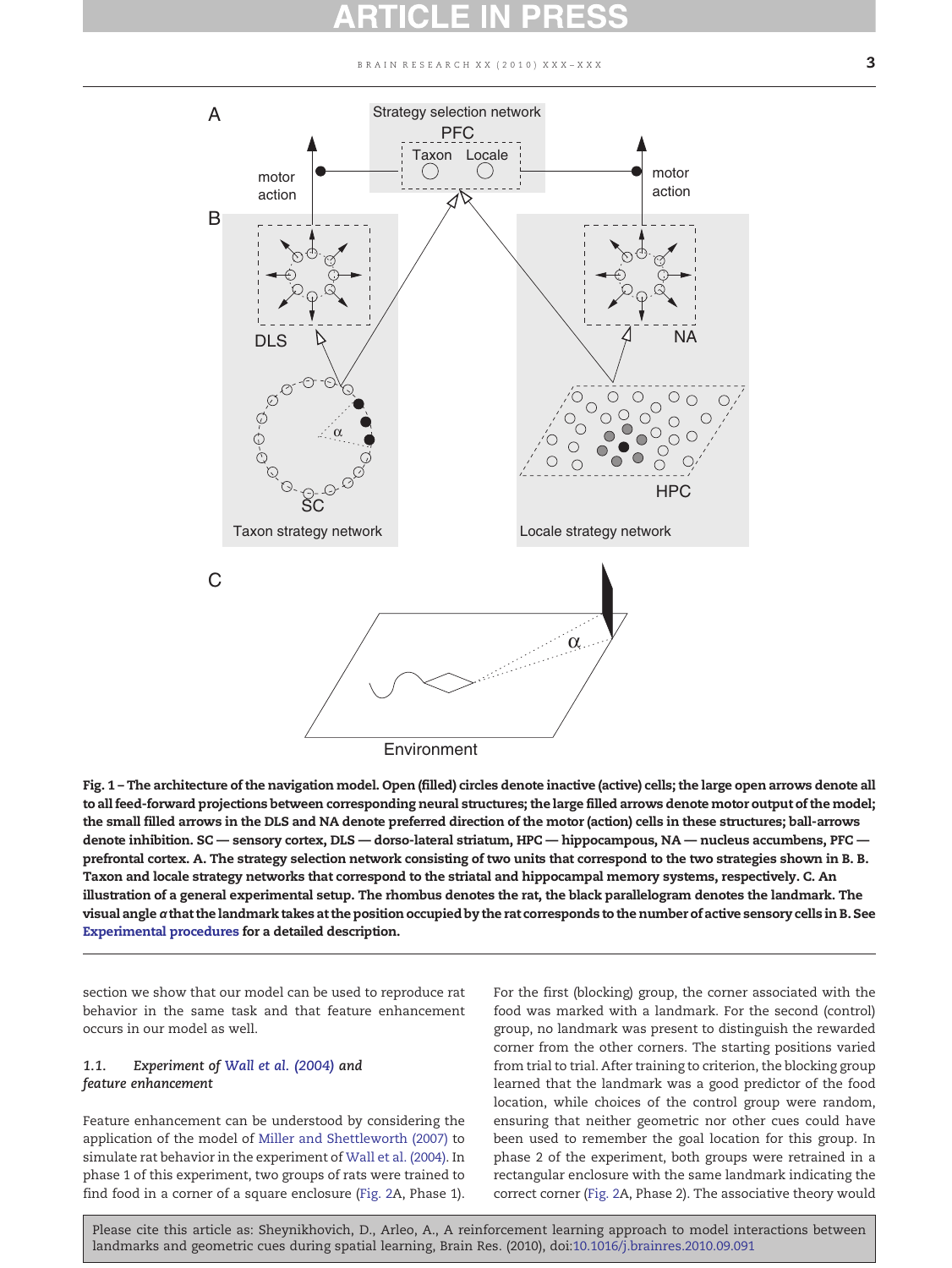<span id="page-3-0"></span>

Fig. 2 – A. The experimental design in the study of [Wall et al.](#page-12-0) [\(2004\)](#page-12-0). The rectangles denote environmental enclosures, the black circle denotes goal location and the black triangle denotes the placement of a landmark in this experiment (see text for details of the experiment). B. The evolution of the associative value of the correct geometry in the model of [Miller and Shettleworth \(2007\)](#page-12-0) during phase 2 of the simulated experiment outlined in A.

predict that if the landmark was in competition with the geometric cues, rats in the blocking group would not be able to learn that the geometry of the environment could be used to reach the goal with 50% probability. This is because the landmark was already known to be a good predictor of reward from phase 1. In contrast to this prediction, the test performed in the rectangular environment in the absence of the landmark (Fig. 2A, Test) resulted in both groups going equally often to the correct corner and its diagonally opposite corner, and almost never to the other two corners. The preference for the two geometrically correct corners shows that the training with the landmark did not block geometry learning in this case.

In order to model rats choices in this experiment, ([Miller](#page-12-0) [and Shettleworth, 2007\)](#page-12-0) assumed that four types of cues were important during this phase: (i) the feature; (ii) the 'correct geometry', i.e. some aspects of geometry that are common for the correct and its diagonally opposite corner; (iii) the 'incorrect geometry' of the other two corners; and (iv) background cues present in all the corners (the presence of background cues ensures that all four corners are chosen at random in the absence of any specific information). Feature enhancement can be observed if we consider the associative value of the correct geometry in this model (Fig. 2B, see [Miller](#page-12-0) [and Shettleworth, 2007\)](#page-12-0). The presence of the feature early in training results in a higher associative value of the correct geometry in the blocking group relative to the control group. Later in training, an overshadowing occurs so that the

associative value of geometry in the control group becomes smaller than that in the blocking group. In a number of simulations the authors have demonstrated that the same feature enhancement effect can be used to explain a large variety of related experimental data ([Cheng, 1986; Pearce et al.,](#page-12-0) [2001; Graham et al., 2006; Pearce et al., 2006\)](#page-12-0).

# 2. Results

# 2.1. Simulation 1: modeling the experiment of [Wall](#page-12-0) [et al. \(2004\)](#page-12-0)

We first tested whether our model can reproduce the principal results of [Wall et al. \(2004\)](#page-12-0) (i.e. of their Experiment 3). We used two identical groups (the blocking group and the control group) of 50 simulated rats each. In phase 1 of the simulated experiment, the blocking group was trained in a square environment with a landmark in the North–East corner, while the control group was trained in the same environment but without the landmark (see [Experimental procedures](#page-9-0) and Fig. 2A). The performance was measured by counting the first visits to different corners of the training environment across blocks of training trials. A trial outcome was considered 'correct' when the first visited corner was the rewarded (i.e. North–East) corner and 'rotational error' when the first corner was the one diagonally opposite to the rewarded corner. 'Near error' and 'Far error' corresponded to trials in which the South–East and North–West corners, respectively, were visited first.

The average percentages of different outcomes for each group are shown in [Figs. 3A](#page-4-0),B. As expected, only the blocking group was able to increase the number of correct outcomes with training, while the outcomes of the control group remained at chance level for all trials. Learning in the blocking group is due to the taxon strategy which learned to turn towards the landmark. This is illustrated in [Figs. 3](#page-4-0)C–F by navigation maps and sample trajectories generated in our model by the end of phase 1. The navigation maps show for each sample location of the environment the optimal action proposed by a particular strategy.

In order to test the performance of the two groups during phase 2 of the experiment, the simulated animals from phase 1 were retrained in a rectangular environment with the landmark in the North–East corner for both groups (see Fig. 2A). The mean outcomes for each group are shown in [Fig. 4.](#page-5-0) Similarly to the rats in the experiment of [Wall et al.](#page-12-0) [\(2004\)](#page-12-0), simulated animals from the blocking group were choosing the correct corner most of the time starting from the beginning of training. This is because the taxon strategy transferred landmark-related information from the previous phase. In contrast, the control group was at chance level at the beginning of training, but quickly increased the rate of correct responses due to the presence of unambiguous information about the goal location.

In addition to reproducing the rates of correct choices in the two experimental groups, the model also reproduces the elevated number of rotational errors relative to other errors during phase 2 [\(Wall et al., 2004](#page-12-0)). Indeed, in both simulated groups the proportion of rotational errors in the total number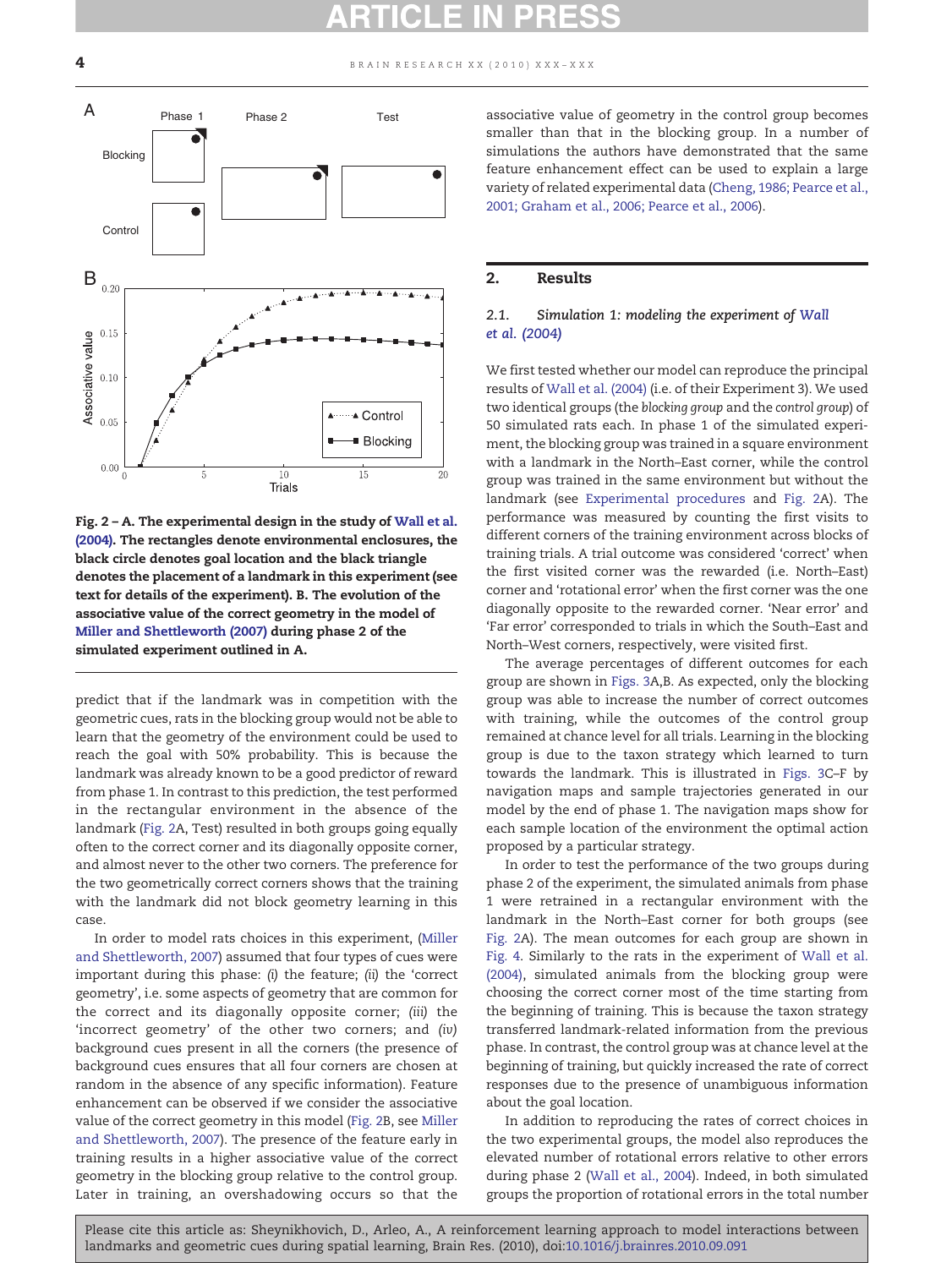<span id="page-4-0"></span>

Fig. 3 – A–B. Percentages of different trial outcomes across training of simulated rats in the blocking group (A) and control group (B) during phase 1 of simulation 1. C–D. Navigation maps for the taxon strategy (C) and the locale strategy (D) generated by two simulated animals during phase 1. E–F. Example of the trajectory of a simulated animal from the blocking group (E) and from the control group (F) at the end of training in phase 1 of simulation 1. The large black circle denotes the rat; small red circle denotes the goal.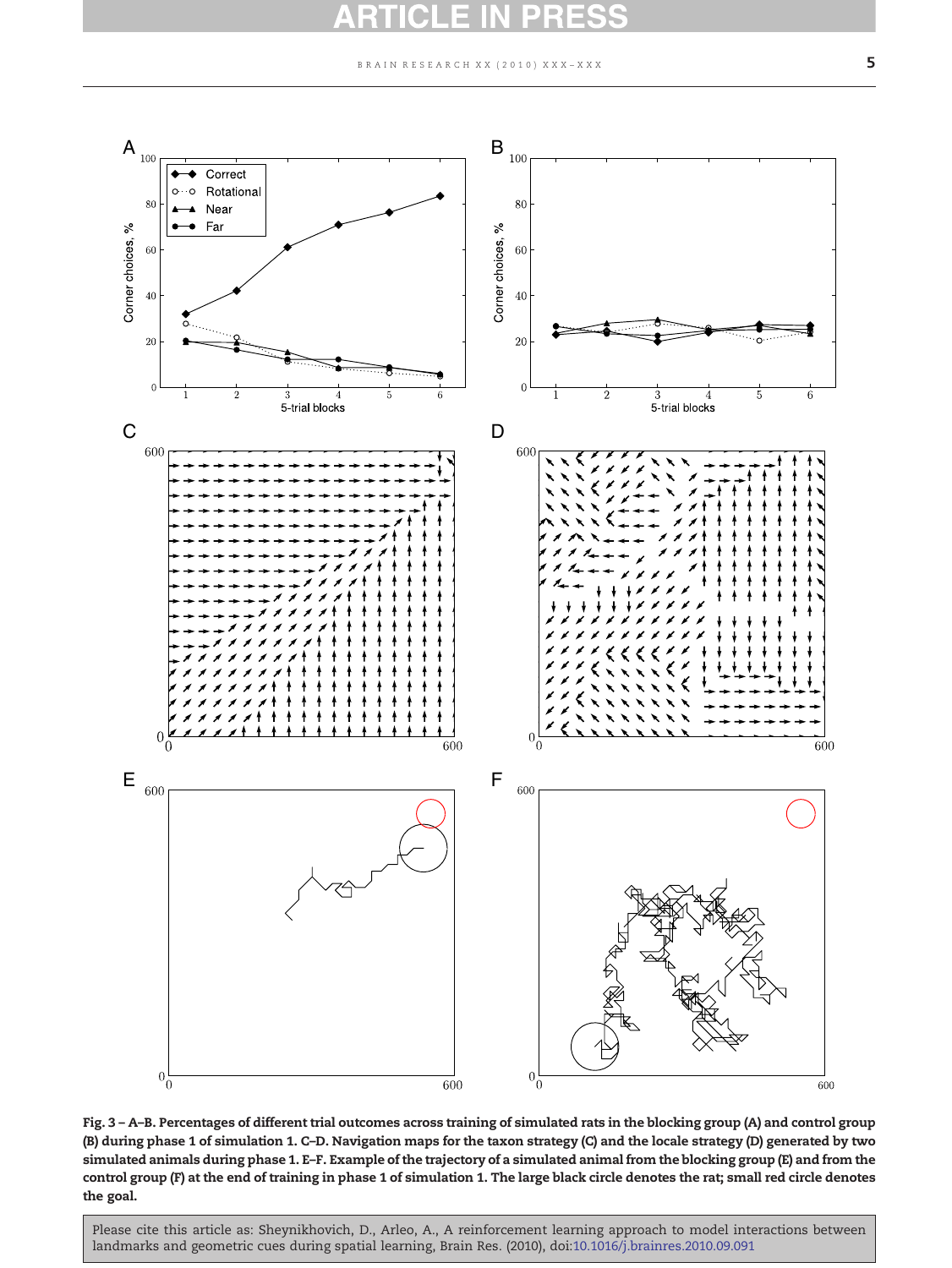<span id="page-5-0"></span>

Fig. 4 – Percentages of different trial outcomes for the blocking group (A) and control group (B) during phase 2 of simulation 1.



Fig. 5 – The proportion of rotational errors in the total number of errors for the blocking (circles) and control (triangles) groups across blocks of training trials in phase 2 of simulation 1.

of errors was high (Fig. 5). Moreover, this proportion was higher in the blocking group than in the control group, consistent with the experimental data. Average ratios of the number of rotational errors over the total number of errors were 90% for the blocking group, versus 50% for the control group in our simulations. These ratios in the experiments were 61% versus 47% for the blocking and control groups respectively [\(Wall et al., 2004](#page-12-0)). This result is important because it contradicts the prediction derived from the associative theory: since the landmark already predicts well the goal position for the blocking group in phase 2, learning of geometry should be blocked and no more rotational errors than other errors should be made by this group, which is not the case in the experiment as well as in our simulation.

The final probe trial was performed after training in phase 2. Simulated rats from both groups were run in the same rectangle as was used in phase 2, but in the absence of the landmark. In our simulation, the proportion of choices of the two geometrically correct corners (i.e. the rewarded corner and its diagonally opposite) was 94% for the blocking group and 90% for the control group, suggesting that the goal information from the training phase was transferred to the testing environment by both groups. This is comparable with the numbers reported by [Wall et al. \(2004\)](#page-12-0) (83% and 75% for the blocking and control groups respectively). Similarly to the results of phase 2, these results contradict the prediction of the associative theory.

In modeling this experiment, [Miller and Shettleworth](#page-12-0) [\(2007\)](#page-12-0) observed feature enhancement, i.e. a speed-up of geometry learning in the presence of a landmark. A similar speed-up is observed in our model, as shown by the higher percentage of rotational errors in the blocking group relative to controls (Fig. 5), suggesting that geometry was learned faster by the rats in this group. This effect is due to the influence of training in phase 1, and the mechanism of this effect in our model is illustrated by the next simulation.

# 2.2. Simulation 2: cooperation between strategies

In addition to competition between the strategies during selection, a cooperation between strategies during learning takes place in our model. Namely, when the simulated animal performs a movement generated by, e.g., the taxon strategy network, this action is considered to be an 'exploratory' action by the locale strategy network (see [Experimental procedures\)](#page-9-0). If the behavior generated by the taxon strategy is nearly optimal, then these 'exploratory' actions result in faster learning within the locale strategy, because exploration is done always in the correct direction. In phase 2 of simulation 1 the simulated rats from the blocking group re-used information about the goal from phase 1 and had a high success rate from the beginning of phase 2 (see Fig. 4A). In these simulated animals, the faster learning of the locale strategy (expressed by the high number of rotational errors, Fig. 5) is due to the cooperative interactions between the two strategies. In contrast, in the control group both taxon and locale strategies learned simultaneously during phase 2 and hence no cooperation effect was observed.

To demonstrate the strategy cooperation effect even more explicitly, we performed the following computer simulation.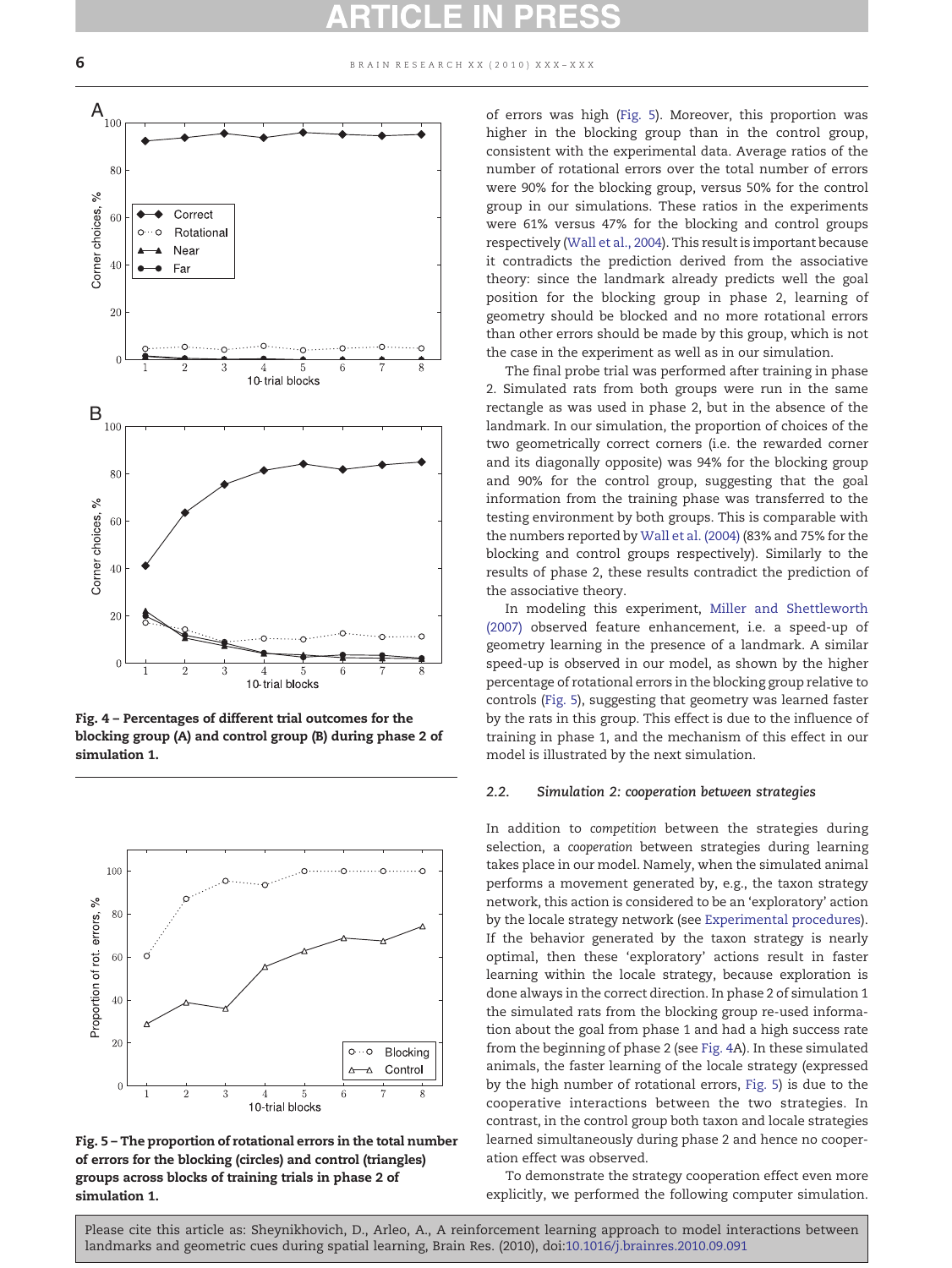In phase 1 we trained two groups of simulated rats (referred to as taxon group and locale group) identically to phase 1 in simulation 1. In phase 2, we switched off strategy competition for both groups such that the taxon group always selected the taxon strategy, whereas the locale group always selected the locale strategy. The experimental environment was identical to that used in phase 2 of simulation 1. We tested how much was learned about geometry in the two groups by performing a test trial (identical to the probe trial in the previous simulation) after each training trial during phase 2. Since no landmark was present during the test trials, the amount of knowledge about geometry was reflected in the proportion of geometrically correct choices (i.e. how often the correct and its diagonally opposite corners were selected). Fig. 6 shows the proportion of geometrically correct choices for the taxon and locale groups as a function of the number of testing trials. It can be observed that even though the locale strategy was never chosen by the taxon group during training, the geometrically correct corners were chosen by that group more often than by the locale group during the test trials. This result clearly demonstrates the effect of strategy cooperation in our model: the presence of the predictive landmark during phase 2 sped up learning of geometry. Thus, cooperation between navigational strategies in our model results in the effect similar to feature enhancement in the model of [Miller and Shettleworth](#page-12-0) [\(2007\)](#page-12-0).

### 2.3. Simulation 3: blocking within the taxon network

The final simulation demonstrates that learning in the taxon strategy network in our model occurs in agreement with the classical associative learning theory and is subject to blocking. It is important, since in our model the taxon strategy network represents stimulus–response learning in the dorsal striatum. Experimental results from a number of studies [\(Doeller and](#page-12-0) [Burgess, 2008; Balleine et al., 2007; Williams and Eskandar,](#page-12-0) [2006](#page-12-0)) support the notion that learning in the dorsal striatum



Fig. 6 – The proportion of choices of geometrically correct corners (i.e. correct and its diagonally opposite) for taxon (squares) and locale (crosses) groups across blocks of testing trials in phase 2 of simulation 2. The difference is statistically significant (one-way ANOVA, p< 0.05) in all blocks except block 7.

obeys associative reinforcement with a single error-prediction signal ([Rescorla and Wagner, 1972\)](#page-12-0).

In this simulation, we used the square environment as before with either one or two landmarks present at the goal corner of the environment. We used a standard blocking protocol (see e.g. [Waelti et al., 2001](#page-12-0)) in which a group of simulated animals (the blocking group) was trained to turn towards a landmark from the center of the environment during the first (pre-training) phase. During the second (compound) phase, the pre-trained landmark was presented together with a second, target, landmark at the same corner. Since the pre-trained landmark is a good predictor of reward at the outset of the compound phase, it should block learning to turn towards the target landmark. The second, control group, was presented with both landmarks from the beginning of training, in which case no blocking should occur. The test was performed by presenting the target landmark alone to both groups. According to the associative learning theory, the performance of the blocking group during the test phase should be worse than that of the control group as a consequence of blocking. In this task, the position of the simulated rat was always fixed at the center of the environment and the reward was given when the simulated rat turned towards the hidden goal position (at the North–East corner, see [Experimental procedures\)](#page-9-0).

According to the Rescorla–Wagner model of classical conditioning, blocking will occur if the associative strength of the reward-predicting stimulus will be close to its asymptotic value as a result of pre-training ([Rescorla and Wagner,](#page-12-0) [1972](#page-12-0)). The difference between the two corresponds in our model to the difference  $\delta(t)$  (Eq. [\(4\)](#page-11-0)) between the expected and actual reward linked to the reward-predicting cue (landmark in our case). Therefore, in order to ensure that blocking will happen, we trained simulated animals in the pre-training phase until  $\delta(t)$  reached a small value. The learning curve of the blocking group with the corresponding evolution of  $\delta(t)$  are shown in [Fig. 7.](#page-7-0) After training block 30 (i.e. when the value of  $\delta(t)$  was close to 0), the pre-training phase ended and the next, compound phase, started.

During the compound phase, a second landmark was added to the environment and training continued for another 5 blocks of trials. In animal studies, a test trial is usually performed by presenting the added landmark alone after a number of compound training trials. We took the advantage of a computer experiment by performing the test trial after each compound training trial (i.e. the training and test trials were interlaced). This way we could measure the rate of learning of the blocked landmark. In [Fig. 8](#page-7-0) we plot the performance of the simulated rats from the blocking group during blocks of test trials (dashed line, Blocking 1), that is compared to the performance of the control group (solid line, Control) which was trained with both landmarks from the beginning. The strong blocking effect is expressed in the absence of learning of the second landmark in the blocking group compared to the fast learning in the control group.

To show that the blocking effect can be diminished by insufficient pre-training, we performed two additional experiments which were identical to the one just described, but in which pre-training was stopped after trial block 20 and trial block 10 (marked by dotted lines in [Fig. 7\)](#page-7-0). As shown in [Fig. 8](#page-7-0), a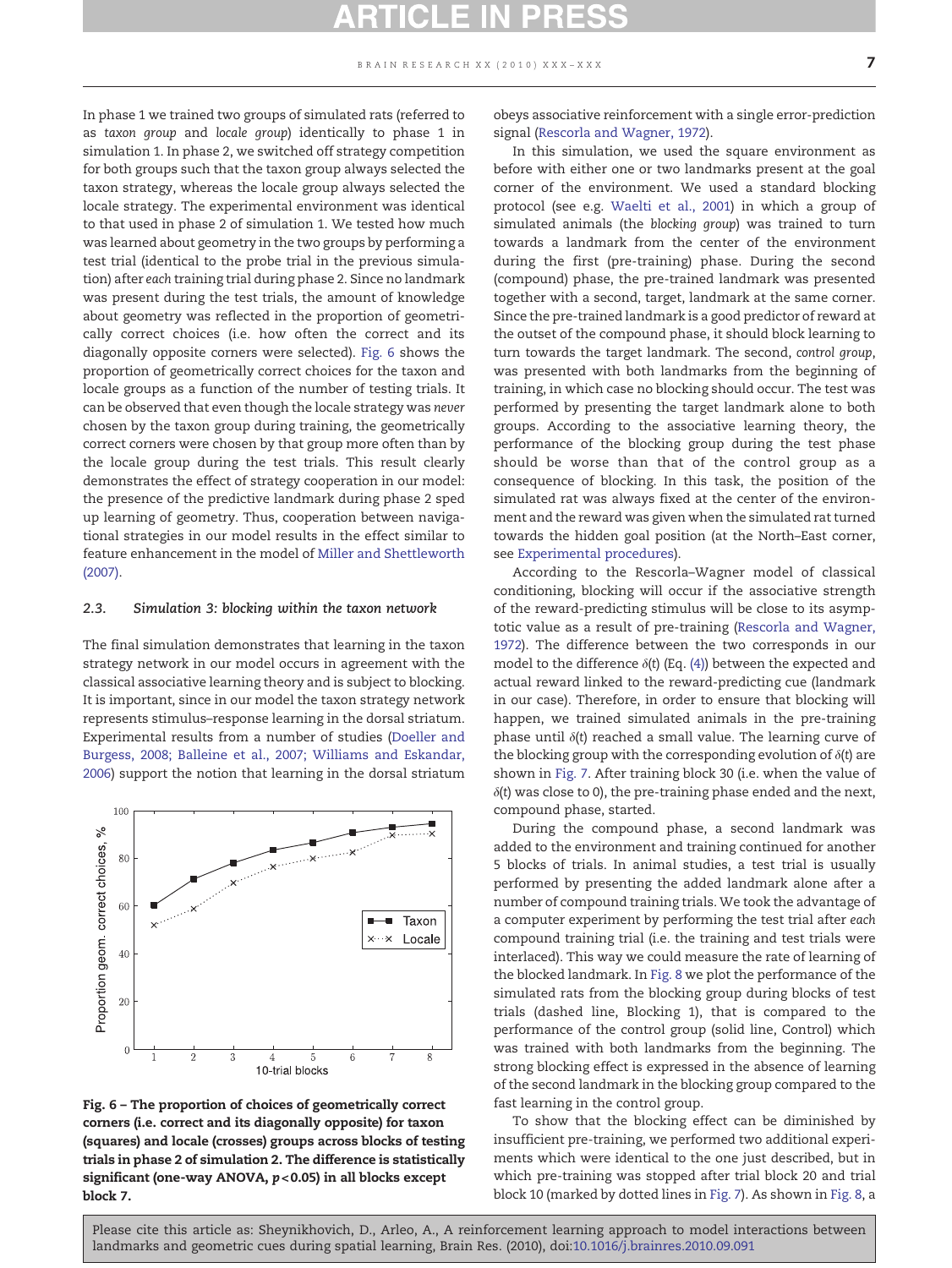<span id="page-7-0"></span>

Fig. 7 – Learning in the blocking group during the pre-training phase of simulation 3. A. The percentage of correct choices (i.e. when the simulated rat turned towards the landmark) across blocks of training trials. B. Reward-prediction error δ(t) (±STD) as a function of training block number. Dotted lines mark training blocks after which pre-training stopped for different simulations (see text).

smaller number of pre-training trials results in the weakening (dashed line, Blocking 2) or disappearance (dashed line, Blocking 3) of the blocking effect.

# 3. Discussion

In this paper we propose a new approach to the issue of how geometric cues interact with landmarks during spatial learning. This approach uses available knowledge about anatomy and neurophysiology of brain networks implicated in navigation in order to explain behavioral data traditionally analyzed on the basis of associative theory of learning [\(Jeffery, 2010;](#page-12-0) [Pearce, 2009\)](#page-12-0). The architecture of the model presented in this paper is based on the theory of separate memory systems in the brain of the rat ([White and McDonald, 2002](#page-12-0)) which is in turn built upon the body of neurophysiological and lesion studies. In this theory, the hippocampus (HPC) is responsible for stimulus-stimulus associations and multi-sensory inte-



Fig. 8 – Blocking during the compound phase of simulation 3. Percentages of correct choices for the control group (solid line) and blocking group (dashed lines) across blocks of training trials. For the blocking group, pre-training phase was stopped at trial 30 (Blocking 1), trial 20 (Blocking 2) or trial 10 (Blocking 3). Blocking effect disappears if the pre-training phase is not sufficiently long.

gration, while the dorso-lateral striatum (DLS) is responsible for the formation of stimulus–response associations and reactive behavior. The behavioral role of the locale and taxon networks in the present model corresponds to the role of the HPC and DLS for rat behavior. In addition, the model includes a strategy selection network that is responsible for switching behavioral strategies. A number of studies suggest that the prefrontal cortex (PFC) can support strategy switching during goal-oriented behavior ([Rich and Shapiro, 2007, 2009;](#page-12-0) [Ragozzino et al., 1999\)](#page-12-0).

The advantage of this approach is that the behavior of the model in a particular task can be related with the function of and neural activity within the existing neural structures. In particular, in our previous work we have suggested that rat behavior in the experiment of [Cheng \(1986\),](#page-12-0) who was the first to test non-competitive interaction between landmarks and geometry in a behavioral paradigm, can be explained by an interaction between behavioral strategies mediated by different memory systems. On the basis of our results we proposed that symmetric errors often committed by rats and other animals in environments with ambiguous shape may result specifically from the use of the HPC-based memory system, mediating locale strategy. This suggestion permitted us to relate results of geometry-related experiments to neurophysiological data about activity of place cells and grid cells in environments with variable shape ([Sheynikhovich et al., 2009\)](#page-12-0). In the model presented here we used a simplified implementation of locale strategy in which place cells were modeled by Gaussian functions. Nevertheless, this simple model includes the ability to generate symmetric errors in a way similar to that proposed in [Sheynikhovich et al. \(2009\)](#page-12-0). These errors result from mis-estimation of an allocentric head direction during self-localization (see [Experimental procedures](#page-9-0)).

One of the purposes of the present paper was to compare our model with the associative model of [Miller and Shettleworth](#page-12-0) [\(2007\)](#page-12-0). Several conclusions can be made in relation to this issue.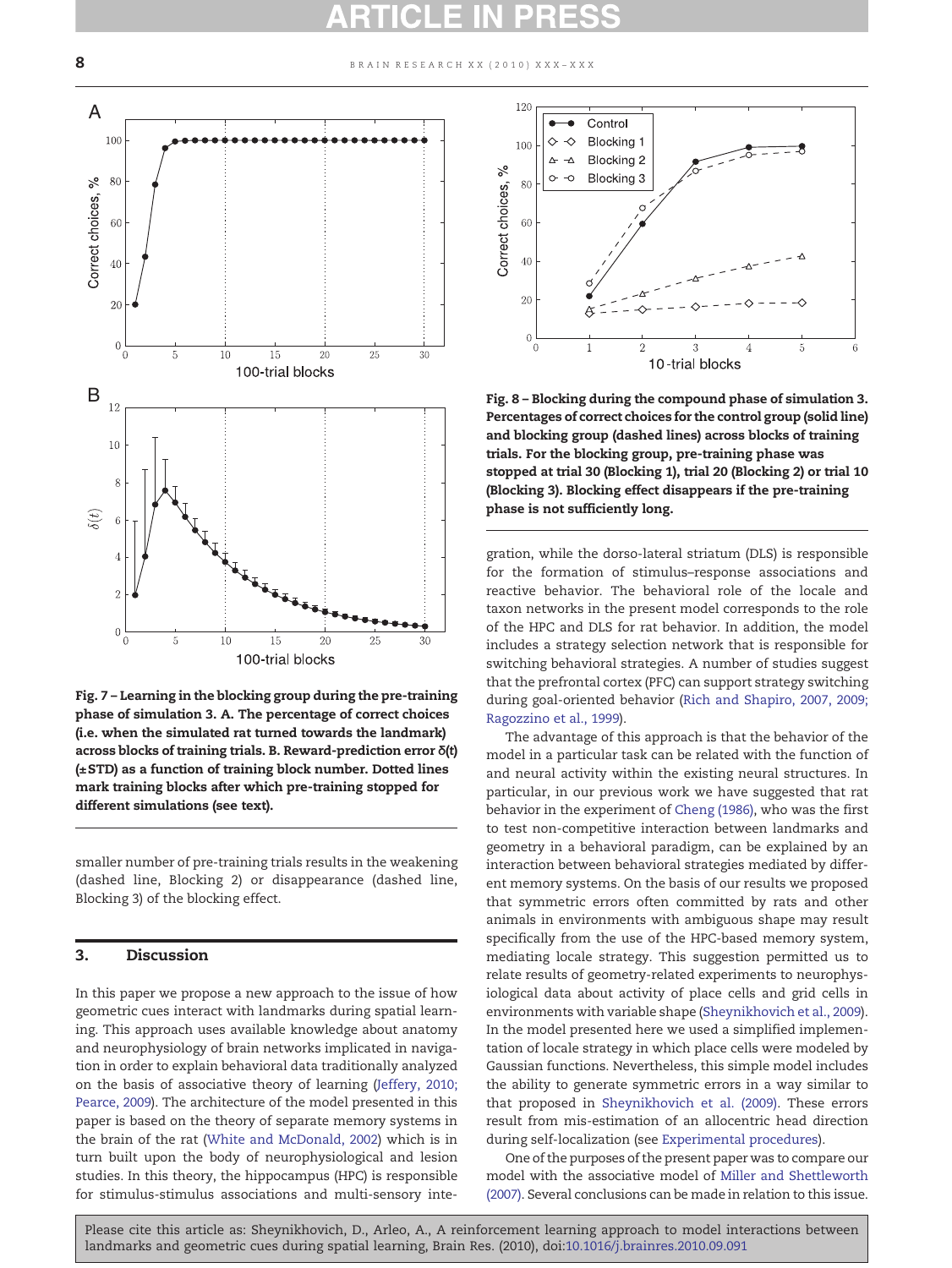First, learning to approach the landmark did not block subsequent learning of geometric cues in our simulations. Moreover, an elevated proportion of rotational errors in the blocking group during phase 2 of simulation 1 ([Fig. 5](#page-5-0)) suggests that presence of the landmark increased the speed with which geometry was learned. These results are consistent with experimental data showing absence of blocking and overshadowing between landmarks and environmental geometry as well as potentiation of geometry learning by landmarks [\(Wall](#page-12-0) [et al., 2004; Hayward et al., 2003, 2004; Cheng and Newcombe,](#page-12-0) [2005; Pearce et al., 2001\)](#page-12-0). In our model, the absence of overshadowing and blocking is due to parallel learning in the HPC- and DLS-mediated memory systems, and corresponding navigation strategies. Indeed, learning in both systems occurs when movements performed by one of the systems lead to reward. The only condition for learning is that there should exist some stable relationship between sensory inputs, movements and reward (obviously, if no landmark is present in the environment, the taxon strategy will not be able to learn). The effect of potentiation of geometry learning by landmarks in our model is due to strategy cooperation, as demonstrated by simulation 2.

[Miller and Shettleworth \(2007, 2008\)](#page-12-0) provided a similar but slightly different explanation for the absence of blocking and overshadowing. In their model, associative strengths of sensory cues that co-occur with reward will increase with training (provided zero initial conditions). This increase occurs in parallel for all cues, including geometric and non-geometric cues. This parallel learning property is somewhat similar to the parallel learning of strategies in our model. However, in our model the different types of cues are separated into two groups according the memory systems that work with these types of cues. By construction of the model, all geometric cues are encoded implicitly by the place cell activities and so will be dealt with by the HPC-mediated memory system and locale strategy. Landmarks, beacons and other cues that can be used to drive stimulus–response associations will be processed by the DLS-mediated system and (possibly multiple) taxon strategies.

Second, since the HPC- and DLS-mediated systems learn in parallel, one of these systems cannot prevent the other from learning. However, effects similar to blocking can be induced on the level of strategy selection. Consider the probe trial in our simulation 1. At the time of the probe trial, the value of the taxon strategy in the blocking group is higher than that in the control group due to longer training with the landmark. Recall that in our model, when no landmark is present, taxon strategy proposes movements in random directions and so simulated rats in the blocking group should make more random movements than those in the control group during the test. However this difference can hardly be seen, because the stochasticity in strategy choice (Eq. [\(2\)](#page-11-0)) leads to selection of the locale strategy on some time steps inducing a bias towards geometrically correct corners. Suppose that we modify the selection rule such that after some point in training (e.g. when reward prediction error  $\delta$  in Eq. [\(3\)](#page-11-0) will become smaller than some threshold within certain time window) strategy selection will not be stochastic any more so that the best (i.e. taxon) strategy is exclusively selected in the blocking group. Suppose that by the time when this happens, the control group has not

yet reached the threshold. In this case, the behavior of simulated animals from the blocking group during the probe trial will be random, corresponding to blocking, while the controls will be biased towards the geometrically correct corners, as before. Note that increasing parameter  $\beta$  in Eq. [\(2\)](#page-11-0) will essentially lead to exclusive selection of the winner strategy and so blocking can be introduced in the model by making  $\beta$  depending on the inverse of  $\delta$ . On the basis of present results we cannot say whether such a model of blocking is capable of reproducing related experimental data ([Pearce,](#page-12-0) [2009](#page-12-0)).

The last issue that we would like to mention in relation to the comparison between out model and that of Miller and Shettleworth concerns different predictions derived from these models for a landmark transfer test described in [Miller](#page-12-0) [and Shettleworth \(2008\).](#page-12-0) In our model, taxon strategy learns egocentric rotations relative to the representation of a landmark in the view field. The behavior generated by this strategy can be approaching the landmark as well as going in the direction opposite to the landmark, and this behavior can be transferred between different environments. Consider the experiment in which animals are trained to approach the corner opposite to a corner with the landmark in a rectangular environment. Our model predicts that if the animals were tested in a square environment with the landmark in one of the corners, they would go more often to the corner opposite to the landmark. In contrast, the model of [Miller and Shettle](#page-12-0)[worth \(2008\)](#page-12-0) predicts equal choice probability for the three corners without the landmark.

An important aspect of the model is that learning in the three different subnetworks is governed by the same TDlearning algorithm. However, due to differences in the inputs to these networks, their properties differ. Namely: (i) Learning in the taxon strategy network is consistent with the classical associative theory as shown by the results of simulation 3; (ii) In the locale strategy network, inputs are given by the Gaussian-like activities of simulated place cells. As in many models of place cells, we assume here that their placesensitive activity results from integration of multi-sensory information at a particular location, and hence is not based on cue competition. Integration of multi-sensory input can be implemented by unsupervised Hebbian-like learning rules during environment exploration (see [Redish, 1999](#page-12-0), for review). The reward-based learning is required to generate goaldirected behavior on the basis of the learned place code. (iii) Behavior of the full model results from competitive and cooperative interactions between the two strategies and in general cannot be described by the associative theory (simulations 1 and 2). These properties are consistent with the view that striatal learning is controlled by single error signal (reward-prediction error), while leaning in the hippocampus is based (at least partially) on reward-independent associative learning ([Doeller and Burgess, 2008; Doeller et al., 2008](#page-12-0)).

One observation about strategy cooperation in our model may be interesting in light of the results by [Doeller and](#page-12-0) [Burgess \(2008\)](#page-12-0) concerning an asymmetry in blocking between environmental boundaries and landmarks in human virtual reality study. They found that learning a hidden goal location with respect to boundaries blocked subsequent landmark learning, but no blocking was observed when the goal was first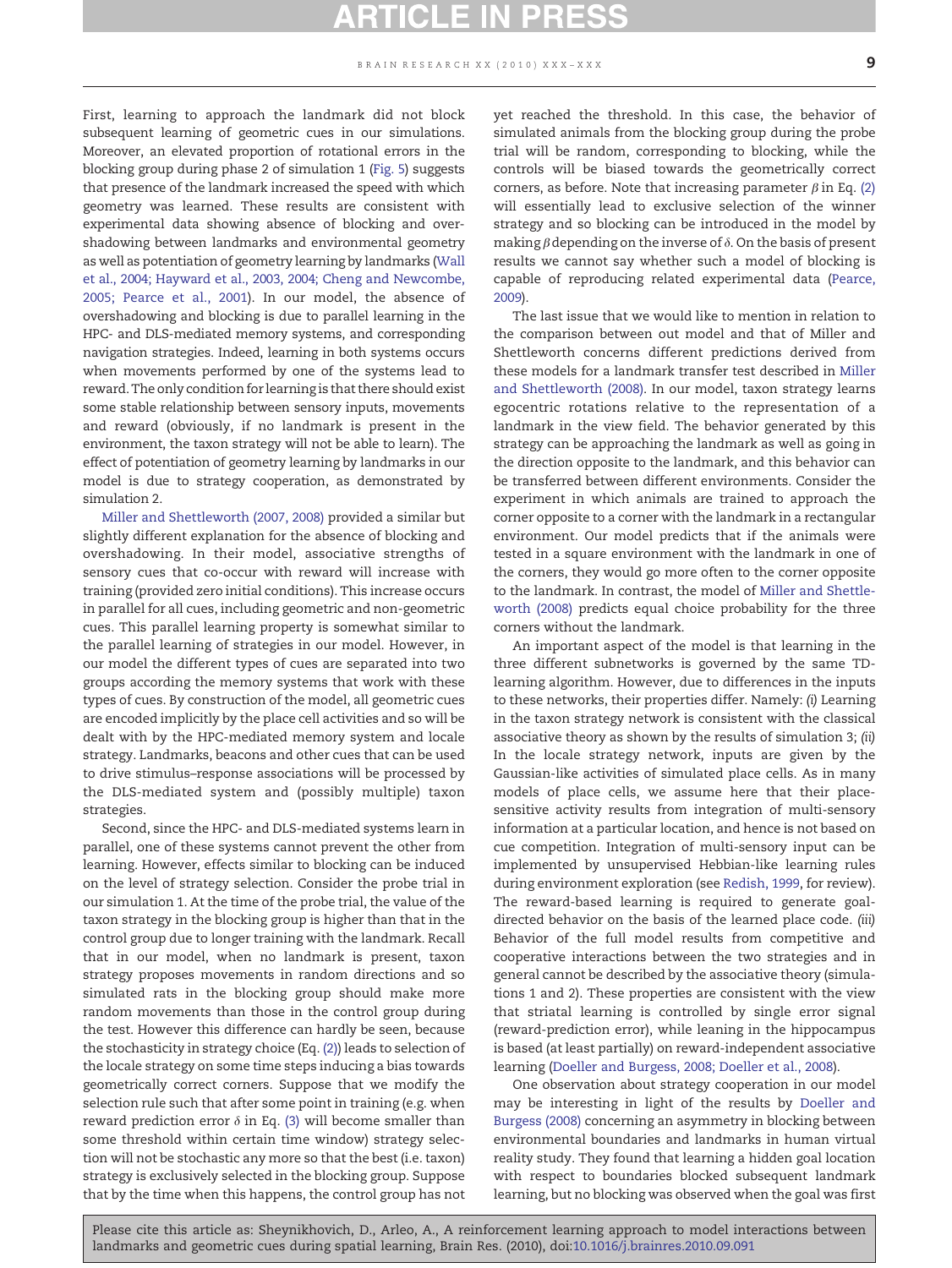<span id="page-9-0"></span>paired with the landmark. From our simulation 2 it is clear that learning with the landmark in phase 1 does not block but helps geometry learning in phase 2, which is consistent with these results. What happens if the learning with respect to geometry occurs in phase 1 and the landmark is introduced in phase 2? In the study of [Doeller and Burgess \(2008\),](#page-12-0) the landmark was not always in the field of view during phase 2. Our model suggests that in this case movements according to the locale strategy cannot be mapped to egocentric turns required by the taxon network to learn and so the taxon network will not learn from movements generated by the locale strategy during these periods of time. It is an open question whether this observation can be used to explain some of the results reported by [Doeller and Burgess \(2008\).](#page-12-0)

Finally, we note here that our model cannot provide clear explanation for the experimental data suggesting that locale strategies dominate in the beginning of learning, while locale strategies take over after prolonged training [\(Packard and](#page-12-0) [McGaugh, 1996](#page-12-0), [Sheynikhovich et al., 2010\)](#page-12-0). In our model, the strategy, that better predicts reward, will dominate. This leads to a speculation that, at least in the plus maze, the place code is more accurate than sensory cues in the beginning of training, with sensory cues gaining more accuracy with prolonged training. Testing this suggestion is the matter of a future study.

### 4. Experimental procedures

Our neural network model of navigation consists of three interconnected (sub-)networks that represent neural structures participating in navigation behavior ([Figs. 1](#page-2-0)A,B). The first, taxon network, is responsible for stimulus–response behavior, such as approaching a visible landmark. It models the anatomical connections between sensory cortices (SC), that encode a visual representation of the landmark, and motor-related activity of the dorso-lateral striatum (DLS) of the basal ganglia. The second, locale network, is responsible for map-based navigation, usually attributed to the hippocampus (HPC). The input of this network is represented by the activities of simulated place cells, and the motor actions are assumed to be generated by the nucleus accumbens (NA) of the basal ganglia, which receives direct projection from the HPC (see [Redish, 1999](#page-12-0), for review). The last, strategy selection network, is responsible for the choice of a strategy (i.e., taxon or locale) that will take control over behavior. This function is usually attributed to the prefrontal cortex (PFC), which is required for strategy switching and where different subpopulations of neurons were shown to code for different navigation strategies [\(Rich and Shapiro, 2007,](#page-12-0) [2009](#page-12-0)). The input to the strategy selection network is represented by the combined activities of place cells and landmark-encoding cells and corresponds to the connections from the HPC and DLS to the PFC.

Each of the three networks has the same simple architecture of a single-layer perceptron. The input layer encodes sensory input to the network, while the output layer represents actions that this network generates. Learning of the weights in each network is described by a standard temporal-difference learning rule known as Q-learning,

while action selection is performed according to 'softmax' criterion (see Learning equations below). The three networks are hierarchically organized in two levels: the two networks of the lower level (taxon and locale) learn the corresponding strategies, while a single network of the upper level (strategy selection network) learns to select which of the two networks of the lower level will take control over behavior. The selection is assumed to occur by inhibiting the motor output of the non-winner strategy. Below we describe the inputs and outputs of the three networks, learning equations and experimental setup.

## 4.1. Taxon strategy

Inputs of the taxon strategy network encode a visual representation of  $N_{lm}$  landmarks ( $N_{lm}$ =1 in Simulations 1 and 2, and  $N_{lm} = 2$  in Simulation 3) modeled by  $N_{lm}$ populations consisting of  $N_{\rm sc}$  sensory cells. In each population, the activity of j-th sensory cell signals either presence ( $r_j^{\text{sc}} = 0$ ) or absence ( $r_j^{\text{sc}} = 0$ ) of the corresponding landmark in the egocentric direction  $\phi_i = 2\pi j/N_{\rm sc}$  (in the egocentric reference frame, the zero direction coincides with the head direction of the simulated animal). The number of active units in each population corresponds to the visual angle that the corresponding landmark takes at the position occupied by the simulated rat (see [Fig. 1](#page-2-0)C).

The sensory units project to  $N_{\text{tax}}$  taxon-action cells with weights  $w_{ij}^{\text{tax}}$ . Each taxon-action cell encodes an egocentric rotation by angle  $\xi_i^{\text{tax}} = 2\pi i/N_{\text{tax}}$ . The activities of the taxonaction cells are calculated according to Eq. [\(1\)](#page-10-0). The actual rotation to be performed on the next step is chosen based on these activities according to Eq. [\(2\).](#page-11-0) During training, weights  $w_{ij}^{\text{tax}}$  are updated using Eq. [\(3\)](#page-11-0) at each time step.

Note that the absence of landmarks in the environment corresponds to the zero activation of the sensory cells. This leads to a pseudo-random action choice in the taxon network (see Eq. [\(2\)](#page-11-0)) which corresponds to movements in pseudo-random directions. Such a behavioral response is in agreement with studies showing that animal performance drops to chance when the reward-related stimulus is removed (see, e.g., [Roberts and Pearce, 1999](#page-12-0)).

## 4.2. Locale strategy

Inputs of the locale strategy network represent the position of the simulated rat in the environment and are modeled by the activities of  $N_{pc}$  simulated place cells with Gaussian spatial receptive fields, centers of which are distributed uniformly over the environment. More precisely, the activity of place cell *j* is calculated as  $r_f^{\text{pc}} = \exp(-d_f^2/2\sigma^2)$ , where  $\sigma$  is the width of receptive field and  $d_i$  is the distance between the position of the simulated animal in the maze and the center of the j-th receptive field.

Place cells project to  $N_{loc}$  place-action cells with weights  $w_{ij}^{\rm loc.}$  Each place-action cell encodes the allocentric direction of movement  $\xi_i^{loc} = 2\pi i / N_{loc}$ . The activities of the placeaction cells are calculated according to Eq. [\(1\)](#page-10-0). The direction of movement to be performed is chosen based on these activities according to Eq. [\(2\).](#page-11-0) During learning, weights  $w_{ij}^{\mathrm{loc}}$  are updated using Eq. [\(3\)](#page-11-0) at each time step. In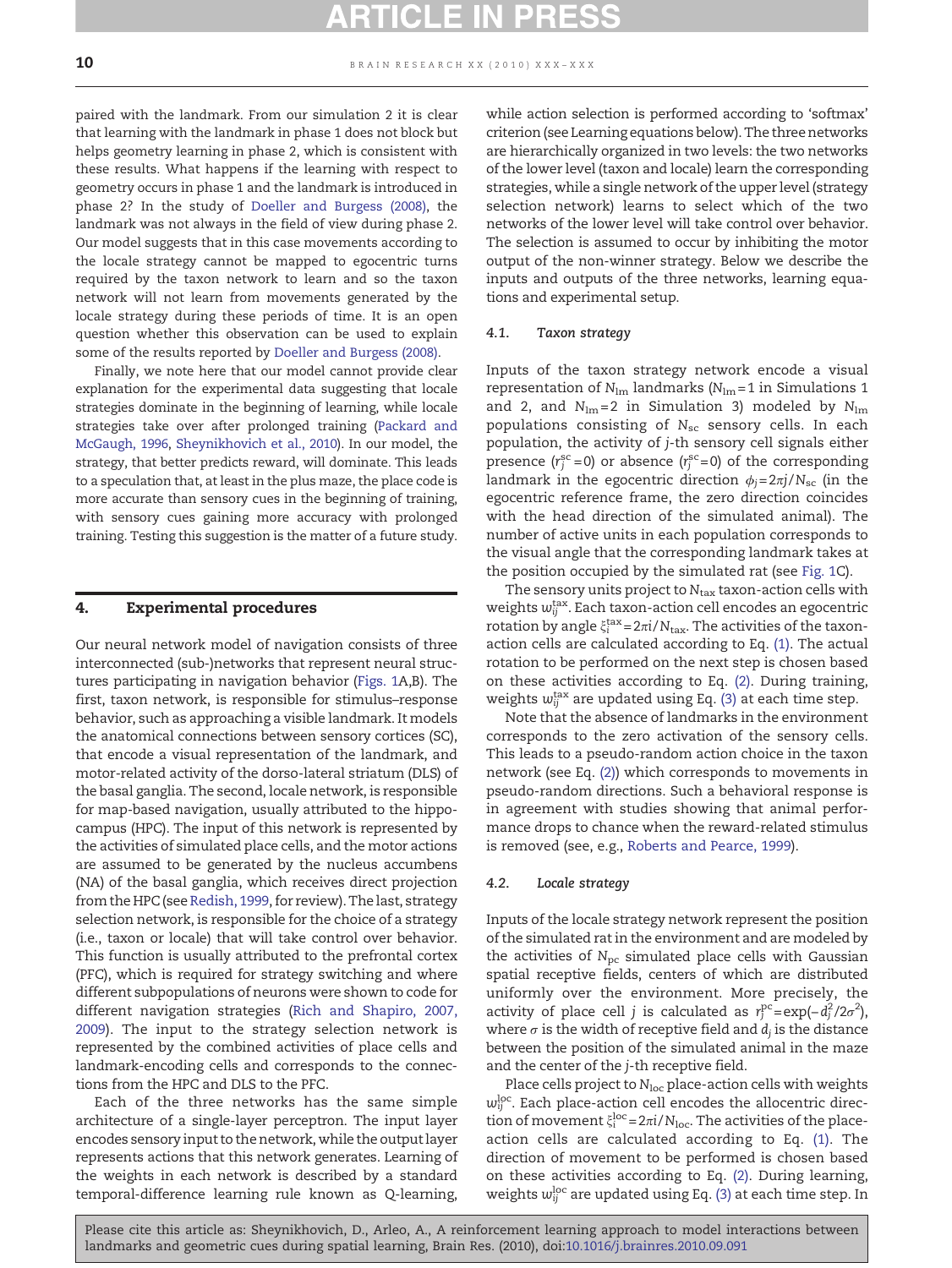<span id="page-10-0"></span>all the simulations in this paper we assumed that place cells were created before the training trials started.

In our earlier work [\(Sheynikhovich et al., 2009](#page-12-0)) we proposed that geometric cues present in the environment can be implicitly encoded in the activities of place cells. If the shape of the environment is non-symmetric then population activity of place cells can be used to decode the true position of the animal. If, in contrast, the environmental shape is ambiguous, then the location signaled by the place cells is subject to symmetrical errors. In this model, symmetric errors in the place cell activities result from the error in the estimation of allocentric head direction. The results from this earlier work can be summarized in the following simple assumptions used to generate place cell activity in the current model: (i) The simulated animal performs reorientation at the start of each trial. This process results in an estimation of the allocentric orientation Φ up to the symmetric error (in the present model we discard noise in direction estimation coming from other sources). For example, if the true initial orientation in a (twofold symmetric) rectangular environment is  $\pi/2$ , then the estimated orientation  $\Phi$  can be either  $\pi/2$  or  $3\pi/2$ , with equal probability (irrespective of whether landmarks are present or not). (ii) The activities of place cells after reorientation correspond to the estimated orientation Φ. In our example, assume that the true position of the simulated animal in the rectangle was the center of the southern wall looking towards the center. If reorientation results in a symmetric error (i.e.  $\Phi = 3\pi/2$ ) then the place cell activities would not correspond to the true position, but to its rotationally opposite (i.e. the center of the norther wall). In the present simulations this is done algorithmically by resetting the centers of the receptive fields in accord with the estimation Φ. (iii) Once the reorientation is performed, estimation Φ is taken as if it were the 'true' allocentric direction and subsequent movement directions  $\xi^{\rm loc}_{\rm i}$  dictated by the locale strategy are calculated relative to this estimated head direction. In our example, if the action generated by the locale strategy corresponds to the allocentric movement in the direction of  $\pi/4$ , the simulated animal will actually move in the direction of  $5\pi/4$  due to the symmetric error committed during reorientation. After each time step during a trial, the estimation of the allocentric orientation is updated according to

 $\Phi(t) = \Phi(t-1) + \Delta \Phi,$ 

where  $\Delta\Phi$  is the rotation angle since the previous time step. Estimation  $\Phi$  is a simple model of the internal direction estimation thought to be performed by the head direction cell network in the rat ([Arleo and Gerstner, 2001; Wiener and](#page-12-0) [Taube, 2005\)](#page-12-0).

Under the assumptions described above, the simulated animal will be subject to symmetric errors during goal navigation in environments with ambiguous shape ([Cheng, 1986\)](#page-12-0). Importantly, these errors cannot be decreased by longer reward-based training, since they are committed during reorientation at the level of place cells, i.e. upstream of the place-action learning network that is updated during training [\(Sheynikhovich et al., 2009](#page-12-0)).

## 4.3. Selection between strategies

Inputs to the strategy selection network are represented by the combined activities of  $N_{pc}+N_{sc}$  input cells from taxon and locale strategy networks. An intuition for this particular choice of input is the following: given all available information at the current location, the selection network decides which strategy should be chosen to take control over behavior.

The input cells project to two strategy-selective (action) cells with weights  $w_{ij}^{\mathrm{sel}}$  The two strategy-selective cells code for taxon and locale strategies, respectively. Activity of a strategy-selective cell is calculated according to Eq. (1). A winner strategy is selected on each time step according to the action selection scheme Eq. [\(2\).](#page-11-0) During training, weights  $w_{ij}^{\rm sel}$  are updated using Eq. [\(3\)](#page-11-0) at each time step.

An important property of the model is that motor actions, performed by the winner strategy, are considered 'exploratory' by the other strategy. In this way, both strategies learn after a motor action is performed. We assume here that information about the motor action to be performed (that may be present in the brain in the form of, e.g., an efference copy, see [Andersen et al. \(1997\)](#page-11-0)) is shared between the taxon and locale subnetworks. However, since actions in these subnetworks are defined in different spatial reference frames (i.e. an egocentric frame for the taxon strategy and an allocentric one for the locale strategy), a conversion between these reference frames must be performed before learning [\(Andersen et al., 1997\)](#page-11-0). This conversion depends on the current estimation of the allocentric orientation  $\Phi$  (see the previous section) and is implemented as follows:

- Suppose that at time t the taxon strategy is the winner and an egocentric turn by  $\xi_i^{\text{tax}}$  is to be performed. In the local strategy subnetwork, this action is converted to  $\xi_i^{\text{loc}} = \Phi + \xi_i^{\text{tax}}$ and considered as 'exploratory', similarly to internally generated (i.e., according to Eq. [\(2\)](#page-11-0)) exploratory actions.
- If the locale strategy is the winner and a movement in the allocentric direction  $\xi_i^{\text{loc}}$  is to be performed, then this action is converted to  $\xi_i^{\text{tax}} = \xi_i^{\text{loc}} - \Phi$  in the taxon strategy network and is considered as 'exploratory' by that network.

### 4.4. Learning equations

Basic learning equations in our model implement standard Q-learning algorithm [\(Sutton and Barto, 1998](#page-12-0)) where states and actions are encoded in the firing rates of activities of input and output neurons, respectively ([Arleo and Gerstner,](#page-12-0) [2000; Sheynikhovich et al., 2009\)](#page-12-0). More precisely, a state  $s_t$  at time t is represented by the activities of input units  $r^{\text{state}(t)}_j$ . These project via connections with weights  $w_{ii}$  to action units with activities  $r_i^{\text{action}}$ :

$$
r_i^{\text{action}}(t) = \sum_j w_{ij} r_j^{\text{state}(t)}.
$$
\n(1)

Each action unit i represents an action  $a_i$  available in the state  $s_t$ . Activity of an action cell (Eq. (1)) is interpreted as the Q-value  $Q(s_t, a_i)$  of performing action  $a_i$  at state  $s_t$ . The action  $a_t$ , that will actually be performed at time t, is chosen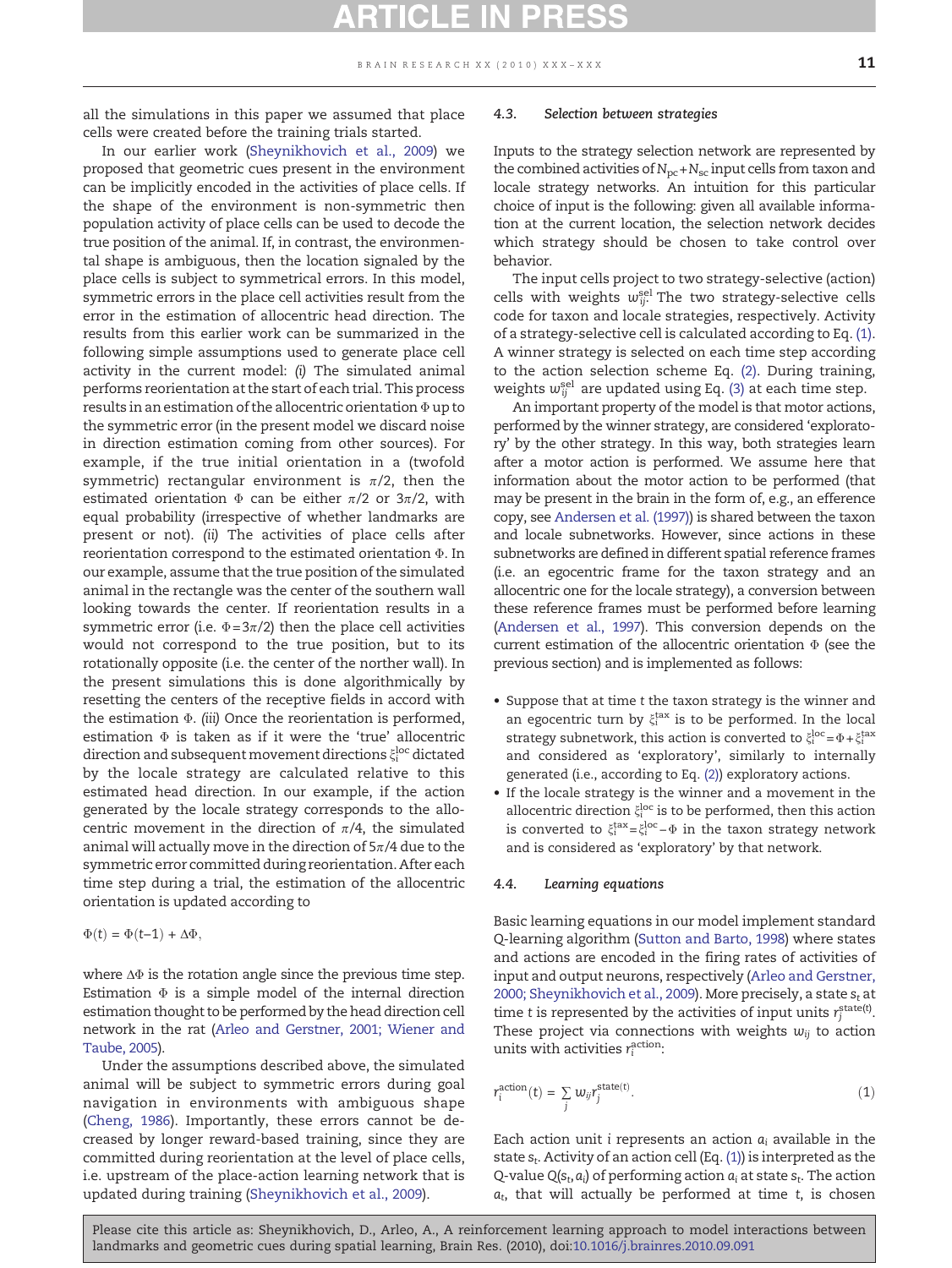# <span id="page-11-0"></span>stochastically from all available actions on the basis of the **12** BRAIN RESEARCH XX (2010) XXX-XXX

Q-values according to the softmax criterion [\(Sutton and](#page-12-0) [Barto, 1998\)](#page-12-0). More precisely, the probability that action  $a_i$  will be chosen at time t is given by:

$$
p(a_t = a_i) = \frac{\exp(\beta Q(s_t, a_i))}{\sum_j \exp(\beta Q(s_t, a_j))}
$$
\n(2)

with  $\beta$  as a constant parameter (see Table 1 for parameter values). The stochastic action choice (Eq. (2)) ensures that different actions are explored during learning.

During learning, the weights  $w_{ij}$  are adjusted on each time step according to the standard temporal-difference learning rule:

$$
\Delta w_{ij}(t) = \eta \delta(t) e_{ij}(t) \tag{3}
$$

where  $\eta$  is the learning rate,

$$
\delta(t) = R_t + \gamma Q(s_t, a_t^*) - Q(s_{t-1}, a_{t-1})
$$
\n
$$
(4)
$$

is the reward prediction error and  $e_{ii}(t)$  is the eligibility trace which memorized state-action pairs activated in the past. The eligibility trace of a synapse [\(Sutton and Barto, 1998\)](#page-12-0) is increased each time the synapse participates in generating a movement, i.e.  $e_{ij}(t+1)\!=\!e_{ij}(t)\!+\!r^{\text{state}(t)}_j$  if action  $a_i$  is performed at time t. All eligibility traces decay with time according to  $e_{ij}(t+1)$ =γλ $e_{ij}(t)$ , where 0<γ,λ<1. In Eq. (4), Q(s<sub>t</sub>, at) is the Qvalue of the optimal action at time t, i.e.  $a_t^*$ =argmax ${}_{i}Q(s_t, a_i)$ , while  $Q(s_{t-1}, a_{t-1})$  is the Q-value of the action actually chosen at time t−1 (due to the stochastic action choice, Eq. (2), the optimal action is not always chosen).

### 4.5. Experimental setup and computer simulations

Parameters of the simulation environments and general experimental procedure were similar to those reported in [Wall et al. \(2004\).](#page-12-0) In particular, two simulated environments were used throughout the simulations, a square environment  $60\times60$  cm and a rectangular environment  $120\times60$  cm. In some simulations a landmark was added to the environment. The landmark was always put in the North–East corner of the environment (coordinates of the center of the landmark were (55,55)cm in the square environment and (115,55)cm in the rectangular environment relative to the [0,0] origin at the

| Table 1                                                        |         |
|----------------------------------------------------------------|---------|
| Size of input populations $N_{\text{nc}}$ , $N_{\text{sc}}$    | 400     |
| Size of output populations $N_{\text{tax}}$ , $N_{\text{loc}}$ | 8       |
| Q-learning parameters $\gamma$ , $\lambda$                     | 09      |
| Reward for reaching the goal R                                 | 10.0    |
| Learning rate $\eta$                                           | 0.01    |
| Softmax parameter $\beta$ (selection network/                  | 1.0/5.0 |
| strategy networks)                                             |         |
| Place field width $\sigma$ , (mm)                              | 50      |
|                                                                |         |

Model parameters. Exact population sizes  $N_{\text{pc}}$ ,  $N_{\text{sc}}$ ,  $N_{\text{tax}}$  and  $N_{\text{loc}}$  are not essential and can be increased without qualitatively changing the results. Learning parameters  $γ$ ,  $λ$ ,  $η$  and  $β$  were chosen by hand to maximize learning speed in Simulation 1. Place field width  $\sigma$  was chosen to approximate real place field width (with the size of the total field 6σ≈30 cm, [\(O'Keefe and Burgess, 1996](#page-12-0)).

South–West corner). Orientation of the landmark was always 135<sup>∘</sup> relative to zero direction defined to lie along the southern wall of the environment and its length spanned the rightangled corner (see [Fig. 1](#page-2-0)C). A circular goal zones of radius  $r_{\text{goal}}$ =3 cm were located in the four corners of the environments (at the distance of 7 cm from the corresponding corner).

In simulations 1 and 2, the simulated rat (represented by a circle of radius  $r_{\text{rat}}=5$  cm) was put at one of eight starting positions in pseudo-random order at the start of each training trial. Similarly to starting positions used in the experiment of [Wall et al. \(2004\),](#page-12-0) the eight positions were the middles of the four walls (with the orientation towards the center of the environment), or the center of the environment (with the orientation towards the middles of the four walls). In simulation 3, the simulated animal stayed at the center of the square environment for the whole experiment, with initial orientations at the start of a trial chosen randomly from 0,  $\pi/4$ , ...,  $7\pi/4$ .

During a learning trial, the movements of the simulated animals were controlled by different strategies as described above. Thus, on each time step (i) a strategy which will guide behavior was chosen (see Selection Between Strategies); (ii) if the taxon strategy was chosen, the simulated animal turned by the angle  $\xi_i^{\text{tax}}$ , corresponding to the action  $a_t^{\text{tax}}$  (see Taxon Strategy); if the locale strategy was chosen, the simulated animal turned in the allocentric direction  $\xi_i^{\text{loc}}$  that corresponded to action  $a_{t}^{\text{loc}}$  (see [Locale strategy](#page-9-0)). In simulations 1 and 2, once the movement direction was chosen, the simulated animal performed a forward movement by 2 cm which corresponded to a rat moving with constant speed of 16 cm per second with time steps of 0.125 s. Steps (i) and (ii) were performed until one of the four corners was reached, or after 1000 time steps (corresponding to ≈2 min maximal trial time). Reaching a corner was detected when the distance between the rat position and the center of the goal zone was less than  $r_{\text{goal}}+r_{\text{rat}}$ . Reward R=10 was given upon the reaching the North–East corner, while R=0 for all other outcomes. In simulation 3, the positive reward was given when the simulated rat turned towards the landmark, while zero reward was given otherwise (i.e. a trial consisted of one time step). Average over 50 simulated animals is shown in all plots.

# Acknowledgments

This work is granted by French National Research Agency, projects EVO-NEURO ANR-09-EMER-005. We would also like to thank Agnès Guillot, Laurent Dollé and Benoît Girard for useful discussions.

### REFERENCES

Andersen, R.A., Snyder, L.H., Bradley, D.C., Xing, J., 1997. Multimodal representation of space in the posterior parietal cortex and its use in planning movements. Annu. Rev. Neurosci. 20, 303–330 URL <http://www.ncbi.nlm.nih.gov/pubmed/9056716>.